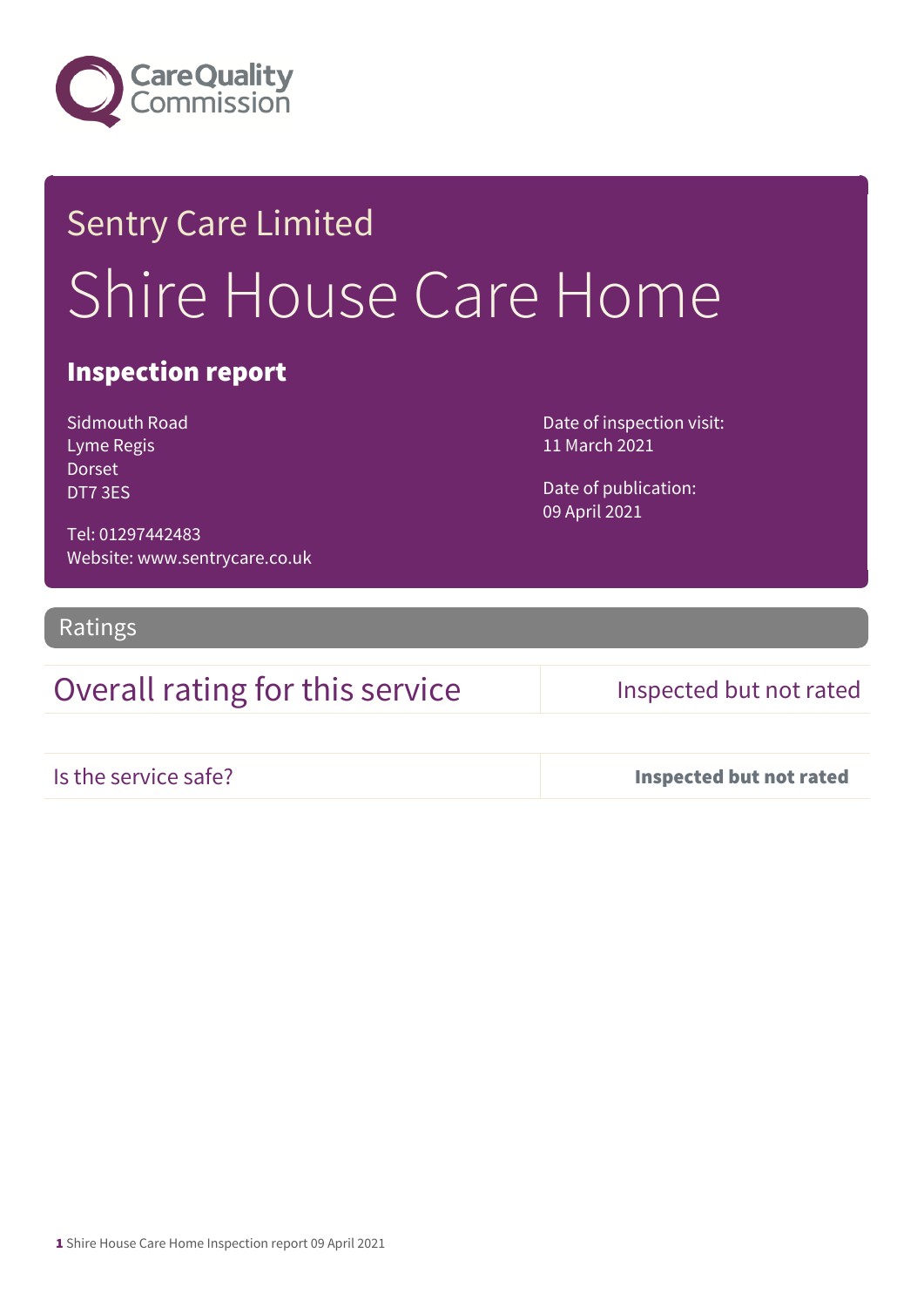# Summary of findings

## Overall summary

## About the service

Shire House Care Home is a residential care home. The home is registered to accommodate up to 22 older people in one adapted building. Nursing care is not provided by staff in the home. This type of care is provided by the community nursing service. At the time of this inspection there were 20 people living in the home.

People's experience of using this service and what we found:

People were supported to eat and drink safely. People told us they enjoyed the food and improvements made to the oversight of risks related to eating and drinking enough had been implemented effectively.

Staff supported people with social distancing and frequent handwashing to protect against Covid-19. People with dementia were supported with these measures in ways they understood.

The home was clean and well maintained. Staff cleaned frequent touch points frequently. Cleaning chemicals used at the home were effective against Covid-19. Infection prevention and control audits took place and spot checks were carried out.

Staff had received training on how to keep people safe during the COVID-19 pandemic and had plentiful supplies of personal protective equipment. Staff were seen to be wearing their PPE appropriately throughout our visit. Staff breaks had been staggered to allow for social distancing to be maintained in the staff room and a larger room had been made available to them.

Staff and people were regularly tested in line with the government's current testing programme. Visitors to the home were tested where this was appropriate, and the registered manager was preparing for the start of in home visiting in line with the change in government guidance.

The size and layout of the home meant there were well ventilated spaces for people who wished to spend their time with others. The staff room had been moved to afford staff a larger place to take their breaks. This helped to promote social distancing.

## Why we inspected

We undertook this targeted inspection to follow up on specific concerns we had received about risk management related to the monitoring and response to people's food and drink intake. The overall rating for the service has not changed following this targeted inspection and remains Good.

CQC have introduced targeted inspections to check specific concerns. They do not look at an entire key question, only the part of the key question we are specifically concerned about. Targeted inspections do not change the rating from the previous inspection. This is because they do not assess all areas of a key question.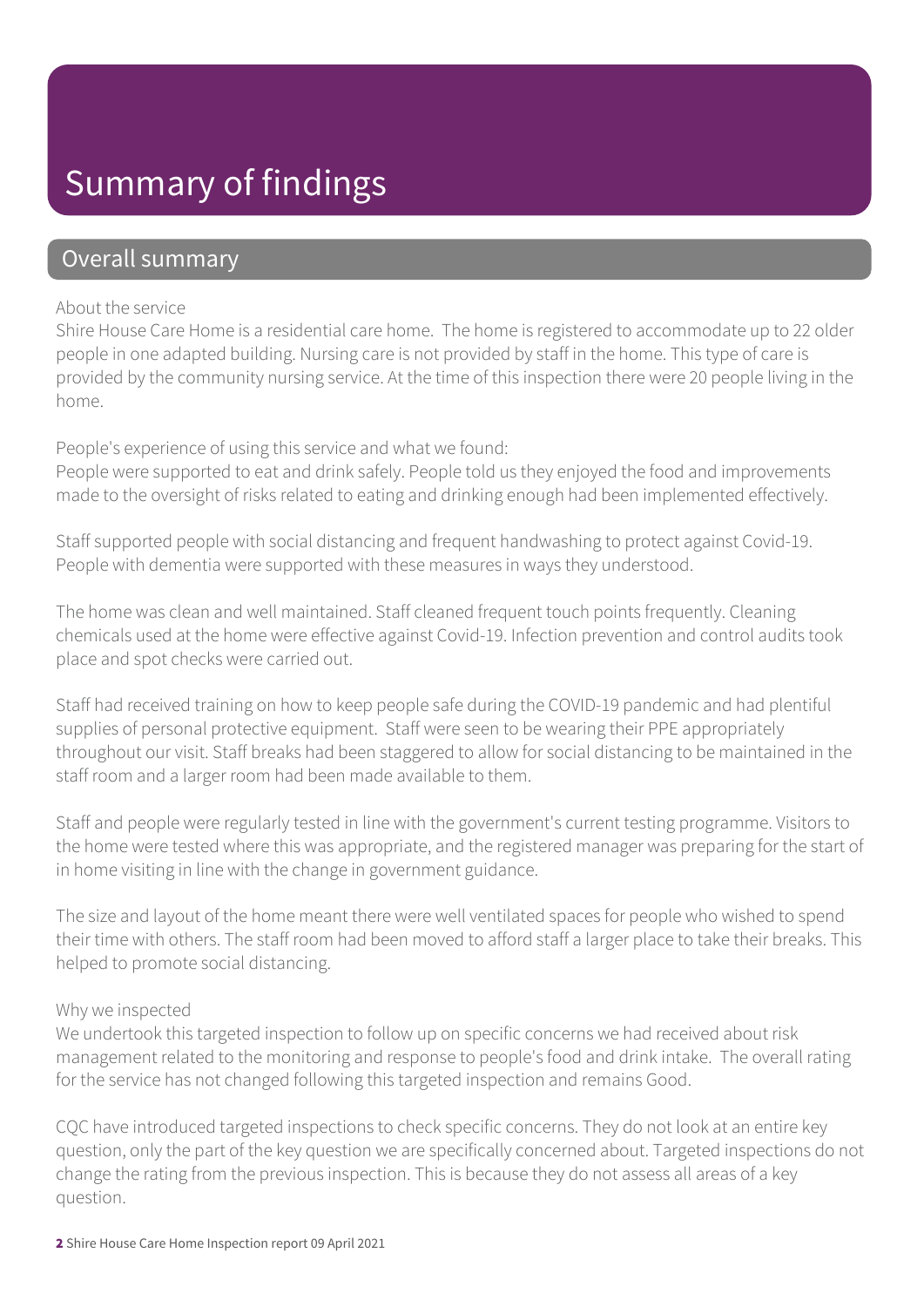We found no evidence during this inspection that people were at risk of harm from this concern.

We looked at infection prevention and control measures under the Safe key question. We look at this in all care home inspections even if no concerns or risks have been identified. This is to provide assurance that the service can respond to COVID-19 and other infection outbreaks effectively.

You can read the report from our last comprehensive inspection, by selecting the 'all reports' link for Shire House Care Home on our website at www.cqc.org.uk.

Follow up

We will return to visit as per our re-inspection programme. If we receive any concerning information we may inspect sooner.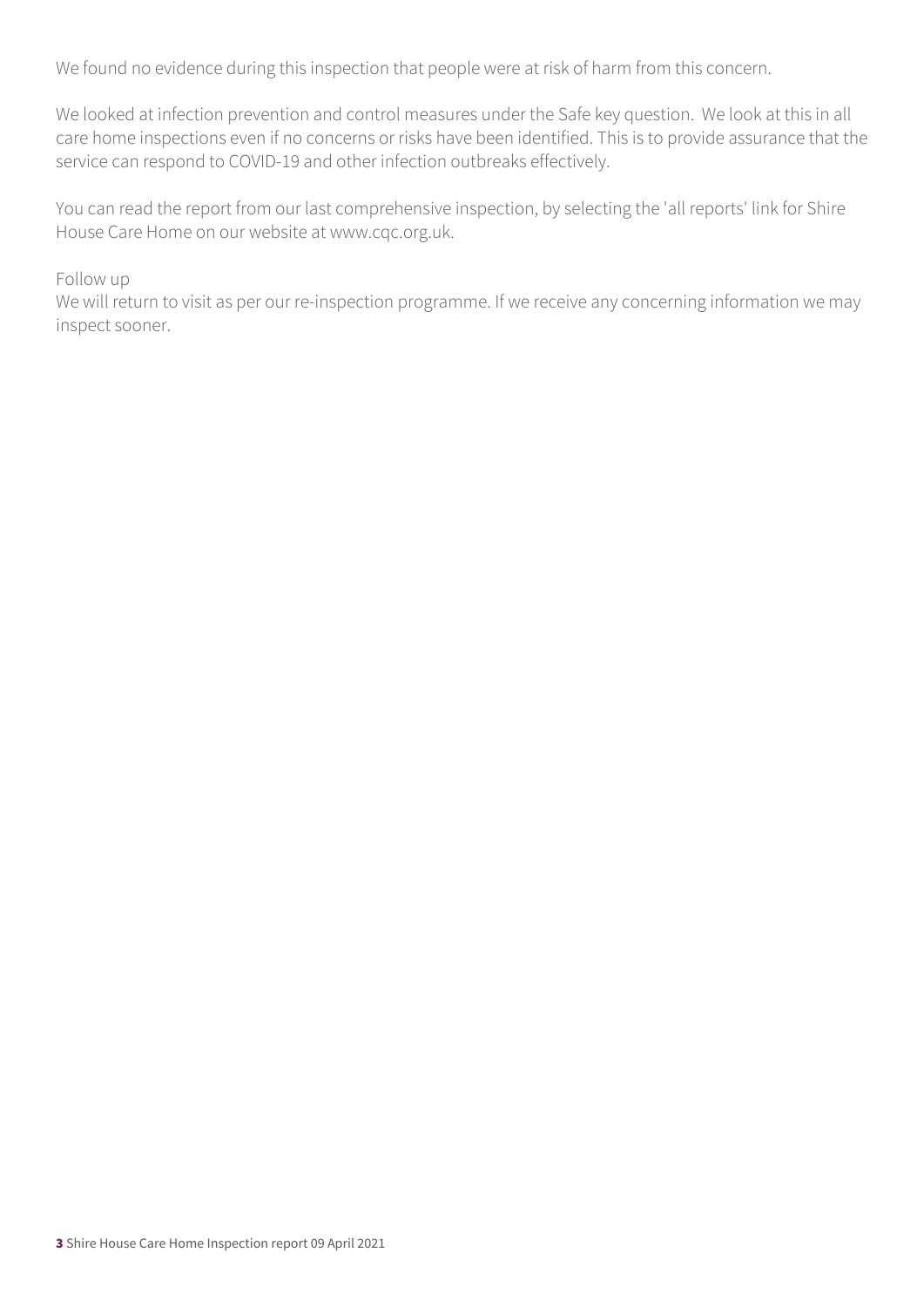## The five questions we ask about services and what we found

We always ask the following five questions of services.

At our last inspection we rated this key question Good. We have not reviewed the rating at this inspection. This is because we only looked at the parts of this key question we had specific concerns about.

### Is the service safe? Inspected but not rated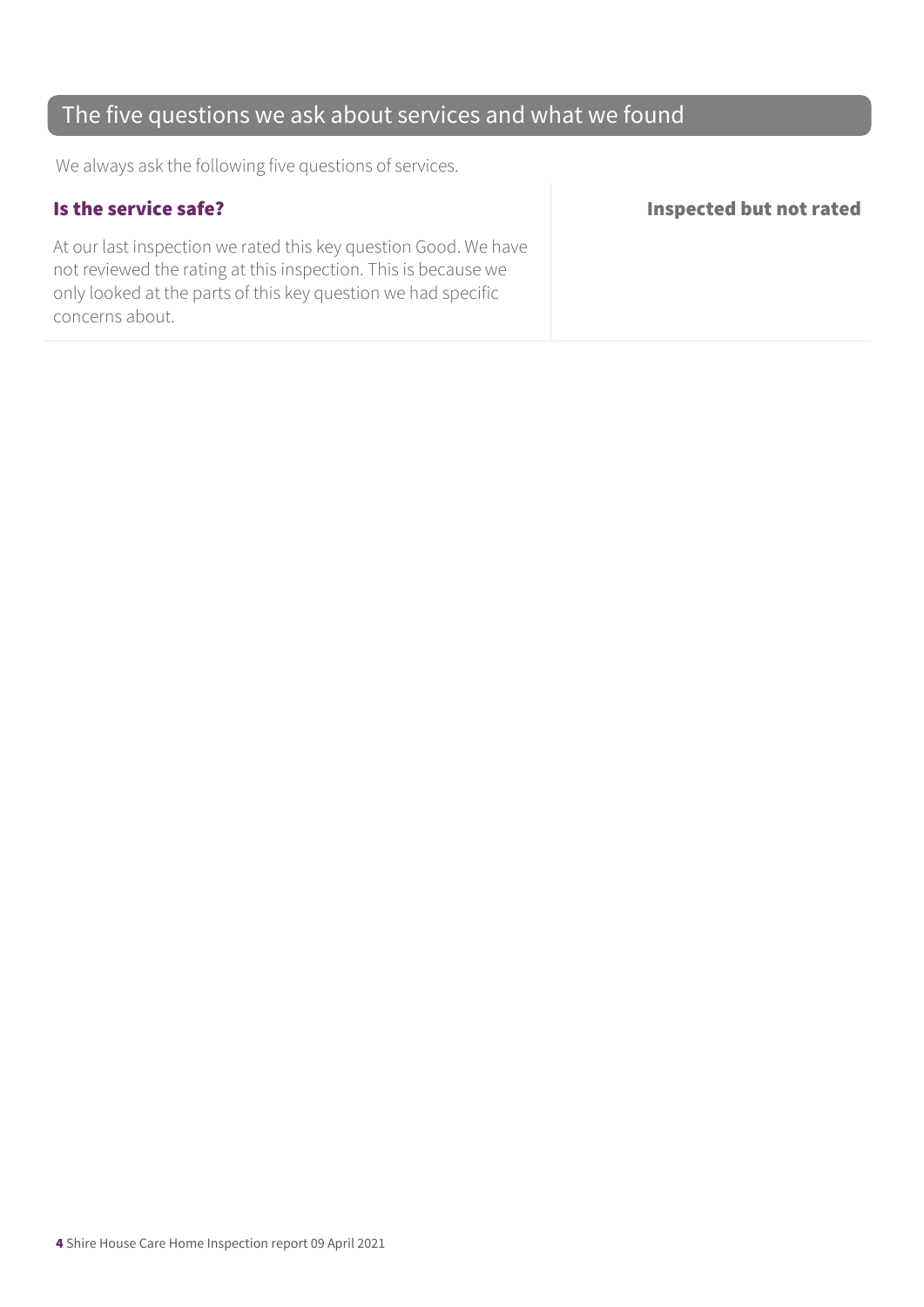

# Shire House Care Home

## Detailed findings

# Background to this inspection

We carried out this inspection under Section 60 of the Health and Social Care Act 2008 as part of our regulatory functions. This inspection was planned to check whether the provider is meeting the legal requirements and regulations associated with the Health and Social Care Act 2008.

## The inspection

This was a targeted inspection to check on a specific concern we had about the management of risk. We will assess all of the key question at the next comprehensive inspection of the service.

As part of this inspection we looked at the infection control and prevention measures in place. This was conducted so we can understand the preparedness of the service in preventing or managing an infection outbreak, and to identify good practice we can share with other services.

Inspection team One inspector undertook the inspection.

Service and service type

Shire House Care Home is a 'care home.' People in care homes receive accommodation and nursing or personal care as single package under one contractual agreement.

The service had a manager registered with the Care Quality Commission. This means that they and the provider are legally responsible for how the service is run and for the quality and safety of the care provided.

Notice of inspection

The inspection visit took place on 11 March 2021 and was announced.

What we did before the inspection

We reviewed information we had received about the service since the last inspection. We used this information to plan our inspection. We gathered information from social care professionals who worked with the home.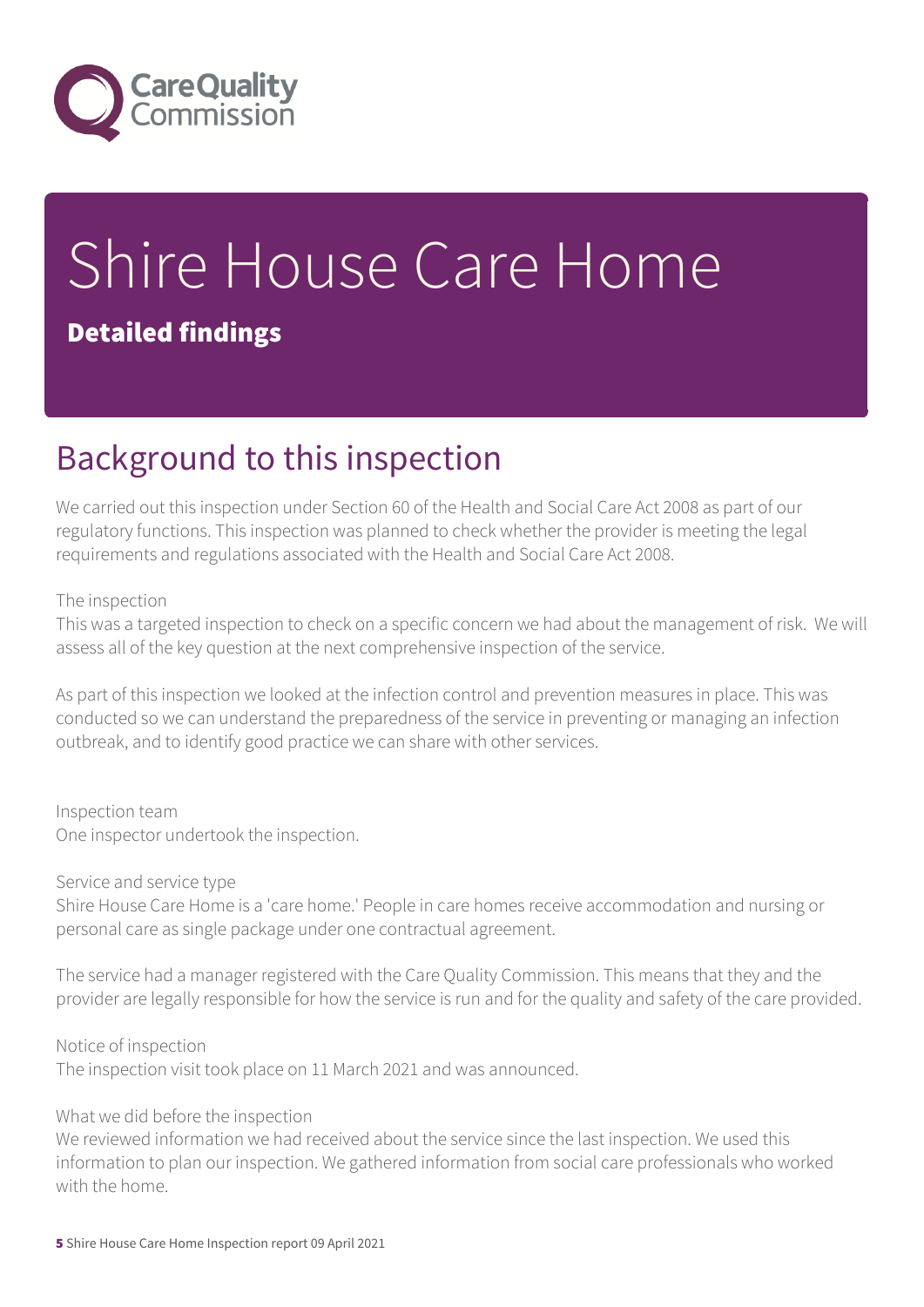During the inspection.

We spoke with three people about the food and drink in the home. We also spoke with registered manager and two members of care staff. We reviewed records related to the management of risks associated with eating and drinking for four people. We also reviewed infection control policies and procedures, cleaning records and the findings of an infection control audit.

Following the visit we spoke with medical professionals who had regular contact with the home.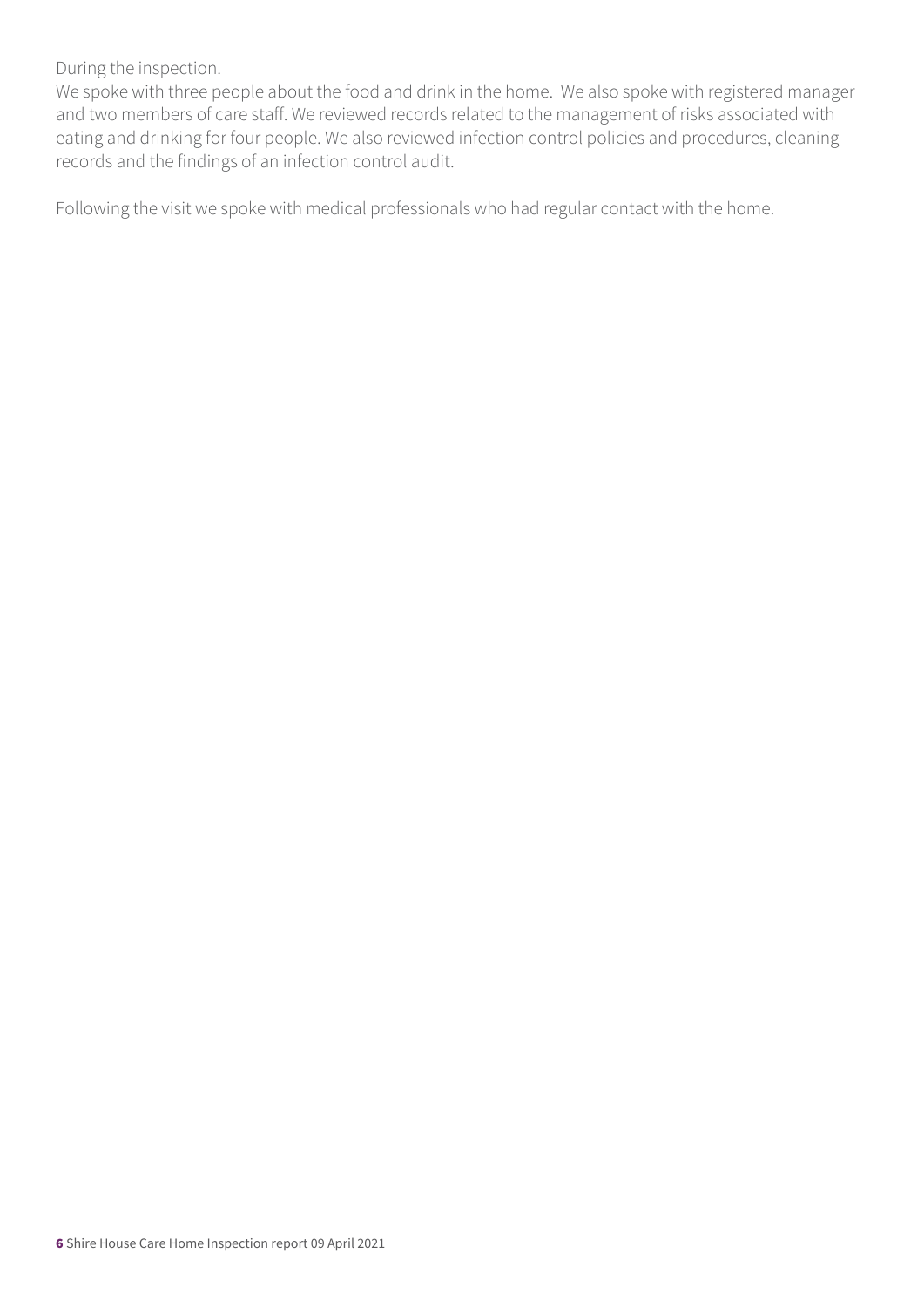# Is the service safe?

# Our findings

Safe – this means we looked for evidence that people were protected from abuse and avoidable harm.

At the last inspection this key question was rated as Good. We have not changed the rating of this key question, as we have only looked at the part of the key question we had specific concerns about.

The purpose of this inspection was to check a specific concern we had about risks related to how much people ate and drank. We will assess all of the key question at the next comprehensive inspection of the service.

Assessing risk, safety monitoring and management

- People had drinks available in their rooms and communal areas when we visited. People told us they enjoyed the food making comments such as: "It is excellent" and, said with a grin: "It is very good – if it wasn't, we wouldn't stay here."
- Records about people's diet and fluid intake had been reviewed and lessons learned following concerns raised with the senior team. These concerns related to the monitoring of people's diet and food intake and how this information was used to ensure safe care and treatment. New documentation and processes for monitoring the records had been fully implemented in February 2021. People who were identified as being at risk had charts in place to monitor their food and drink intakes. These charts were being completed accurately. There was an individual target for each person to drink and senior staff checked the charts part way through the day to check if people needed additional drinks or prompting. Food records indicated how much of each meal or snack people had eaten.
- Contact was made with medical professionals if there were concerns about people's ability to eat and drink safely, if they were eating and drinking less or if they had lost weight.
- People had been referred to Speech and Language Therapists if they were experiencing difficulties swallowing safely. Staff understood, and followed, people's individual plans.
- Preventing and controlling infection

 $S5\Box$  How well are people protected by the prevention and control of infection?

- We were assured that the provider was preventing visitors from catching and spreading infections.
- We were assured that the provider was meeting shielding and social distancing rules.
- We were assured that the provider was admitting people safely to the service.
- We were assured that the provider was using PPE effectively and safely.
- We were assured that the provider was accessing testing for people using the service and staff.